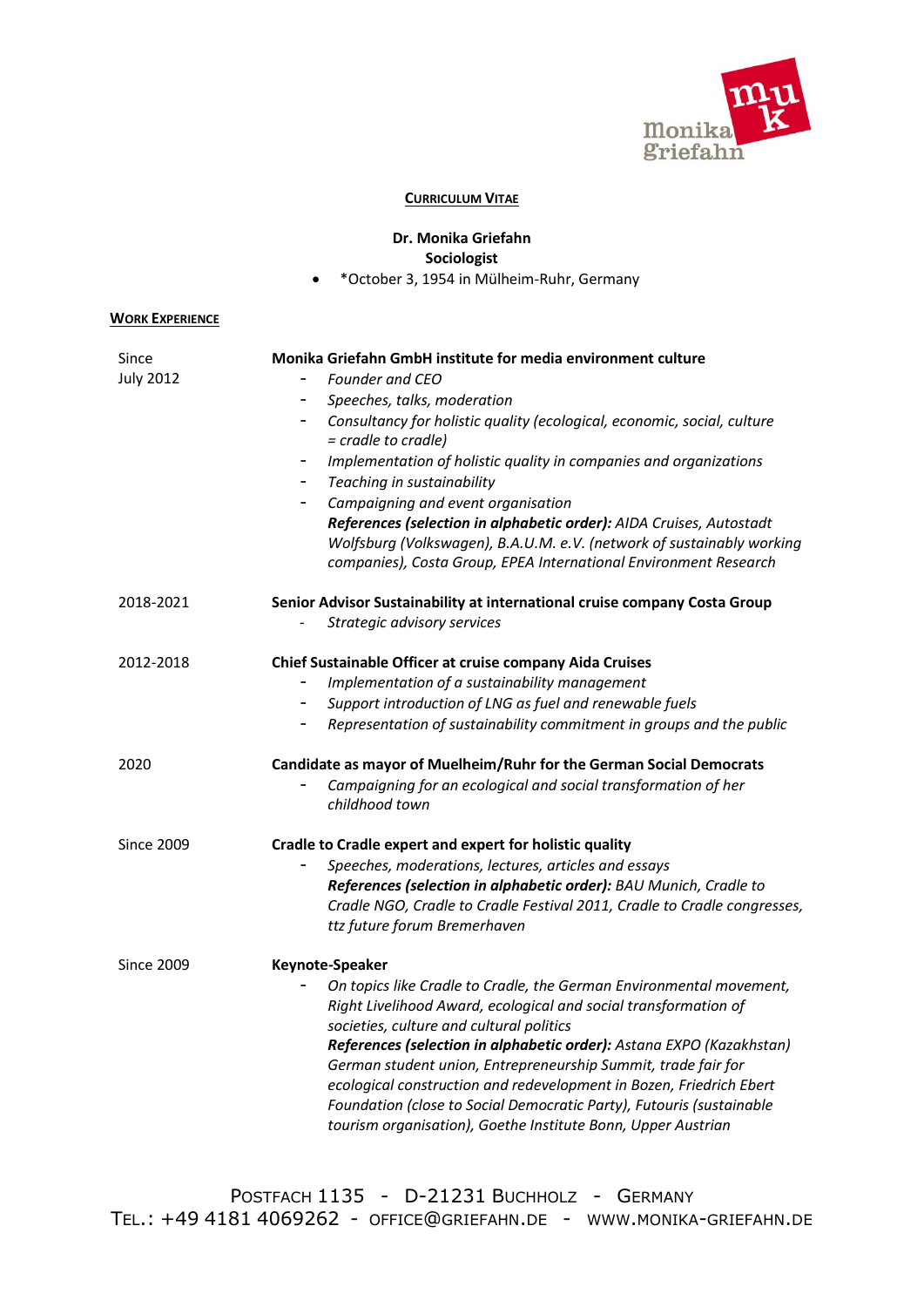

|                     | Environmental Conference Linz, Berlin tourism fair ITB, Social Democrats<br>in Muelheim/Ruhr, city of Karlsruhe                                                                                                                                                                                                                                                                                                                                                                                                                                                                                                                                                                                                                                                                                                                                                                |
|---------------------|--------------------------------------------------------------------------------------------------------------------------------------------------------------------------------------------------------------------------------------------------------------------------------------------------------------------------------------------------------------------------------------------------------------------------------------------------------------------------------------------------------------------------------------------------------------------------------------------------------------------------------------------------------------------------------------------------------------------------------------------------------------------------------------------------------------------------------------------------------------------------------|
| 2010-2019           | <b>Guest Lecturer</b><br>2012-2019 at Technical University Hamburg in Harburg<br>Regular seminar "Environmental policy and sustainability"<br>WS 2010/11 at Ansbach university on applied studies                                                                                                                                                                                                                                                                                                                                                                                                                                                                                                                                                                                                                                                                              |
| 1998 -<br>Oct. 2009 | <b>Member of the German Parliament</b><br>Among others:<br>Member of the Committees on Foreign Affairs and Culture and the<br>Media<br>Spokesperson of the parliamentary group of the SPD for the Committee<br>on Cultural and the Media (1999-2000; 2005-2009)<br>External cultural policy and new media<br>$\overline{\phantom{a}}$<br>Chair of the Cultural Committee (2000-2005)<br>Vice Chair of the German delegation to the Interparliamentary Union<br>Activities (among others):<br>Chair of German-French working group for cultural diversity, reform of<br>Franco-German youth office, representative of the German side for the<br>UNESCO Convention on the Diversity of Cultural Expressions,<br>development of German schools and Goethe institutes in other countries;<br>maintenance of the German net book agreement, initiative for a German<br>games award |
| 1990 - 1998         | Minister of Environmental Affairs in the State of Lower Saxony, Germany<br>additionally (1994-1998): Member of the state parliament of Lower<br>Saxony<br>Activities and achievements (among others):<br>New waste management concepts with waste sorting and recycling,<br>implementation of biological-mechanical waste treatment, prevention of<br>massive extension of waste incineration plants, developing intelligent<br>products for companies while save energy, resources and avoid waste,<br>establishing two national parks, reintroduction of animals into wildlife,<br>critical work on the Federal Government's plans for permanent disposals<br>of nuclear waste (aim: nuclear power phase-out, which will have been<br>achieved in 2022)                                                                                                                      |
| 1984 - 1990         | <b>Greenpeace International</b><br>Member of the International Board of Directors<br>Responsible for developing training programs and establishing new<br>offices all over the world                                                                                                                                                                                                                                                                                                                                                                                                                                                                                                                                                                                                                                                                                           |
| 1980 - 1983         | <b>Greenpeace Germany</b><br>Co-founder and Executive Director<br>Campaigning, especially against the chemical pollution of the North Sea<br>and rivers and education of activists                                                                                                                                                                                                                                                                                                                                                                                                                                                                                                                                                                                                                                                                                             |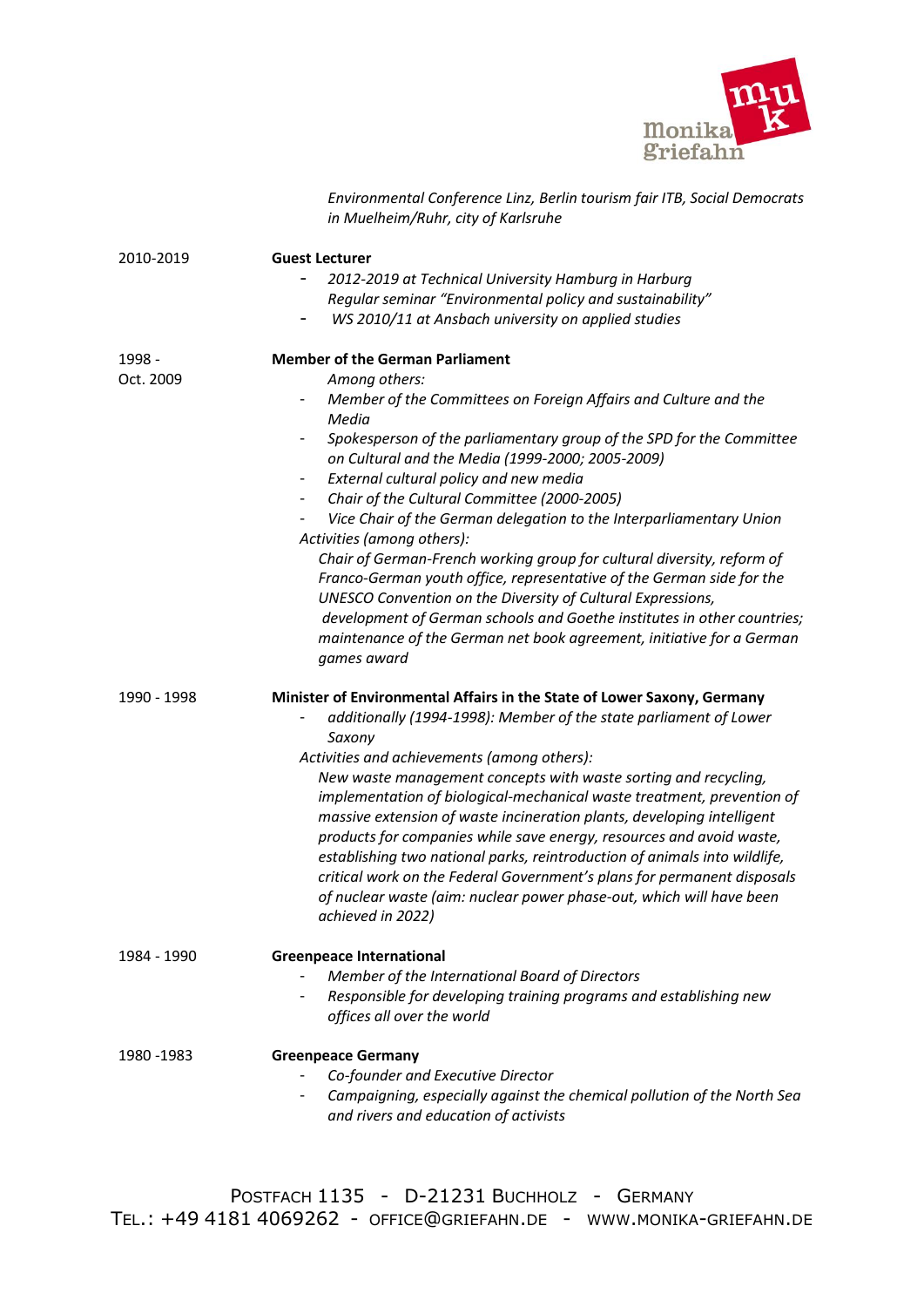

| 1980 - 1982                                     | <b>YMCA Hamburg, Germany</b><br><b>Adult Education</b>                                                                                                                                                                                         |
|-------------------------------------------------|------------------------------------------------------------------------------------------------------------------------------------------------------------------------------------------------------------------------------------------------|
| 1973 - 1990                                     | <b>German-French Youth Organisation</b><br>Seminars in France and Germany, Adult education for trade unions,<br>church organizations, NGOs                                                                                                     |
| <b>EDUCATION</b>                                |                                                                                                                                                                                                                                                |
| 2013                                            | <b>PhD</b><br>Together with Edda Rydzy at FU (Free University) Berlin: "The<br>contradiction of the German sustainability strategy - cradle to cradle as<br>possible solution, strategic potentials of cultural policy".                       |
| 1973 -1979                                      | Universities of Göttingen and Hamburg<br>Social sciences and Mathematics<br>Diploma in Sociology                                                                                                                                               |
| 1961 - 1973                                     | <b>School</b><br>Municipal grammar school for girls stressing modern languages; degree:<br>$\overline{\phantom{0}}$<br>"Abitur" (university entrance diploma); Elementary school                                                               |
| <b>LANGUAGES</b><br><b>VOLUNTARY COMMITMENT</b> | German: native speaker<br>English: fluently<br>French: solid<br>Spanish: basic knowledge                                                                                                                                                       |
|                                                 | Since 2022: Max Planck Institute for Chemical Energy Conversion Mülheim-<br>Ruhr<br>Member of the Board of Trustees                                                                                                                            |
|                                                 | Since 2021: eFuel Alliance<br>Chair of the sounding board                                                                                                                                                                                      |
|                                                 | Since 2021: Climate Forum Buchholz (Nordheide) (south of Hamburg<br>in Lower Saxony)<br>Chair of the advisory committee<br>$\sim$                                                                                                              |
|                                                 | Since 1986: Right Livelihood (Award) Foundation<br>("Alternative Nobel Prize")<br>Board, jury member; chair 2015-2018, co-chair 2009-2015<br>Co-chair of the Right Livelihood Colleges (since 2021)<br>- 1<br>Since 2012: Cradle to Cradle NGO |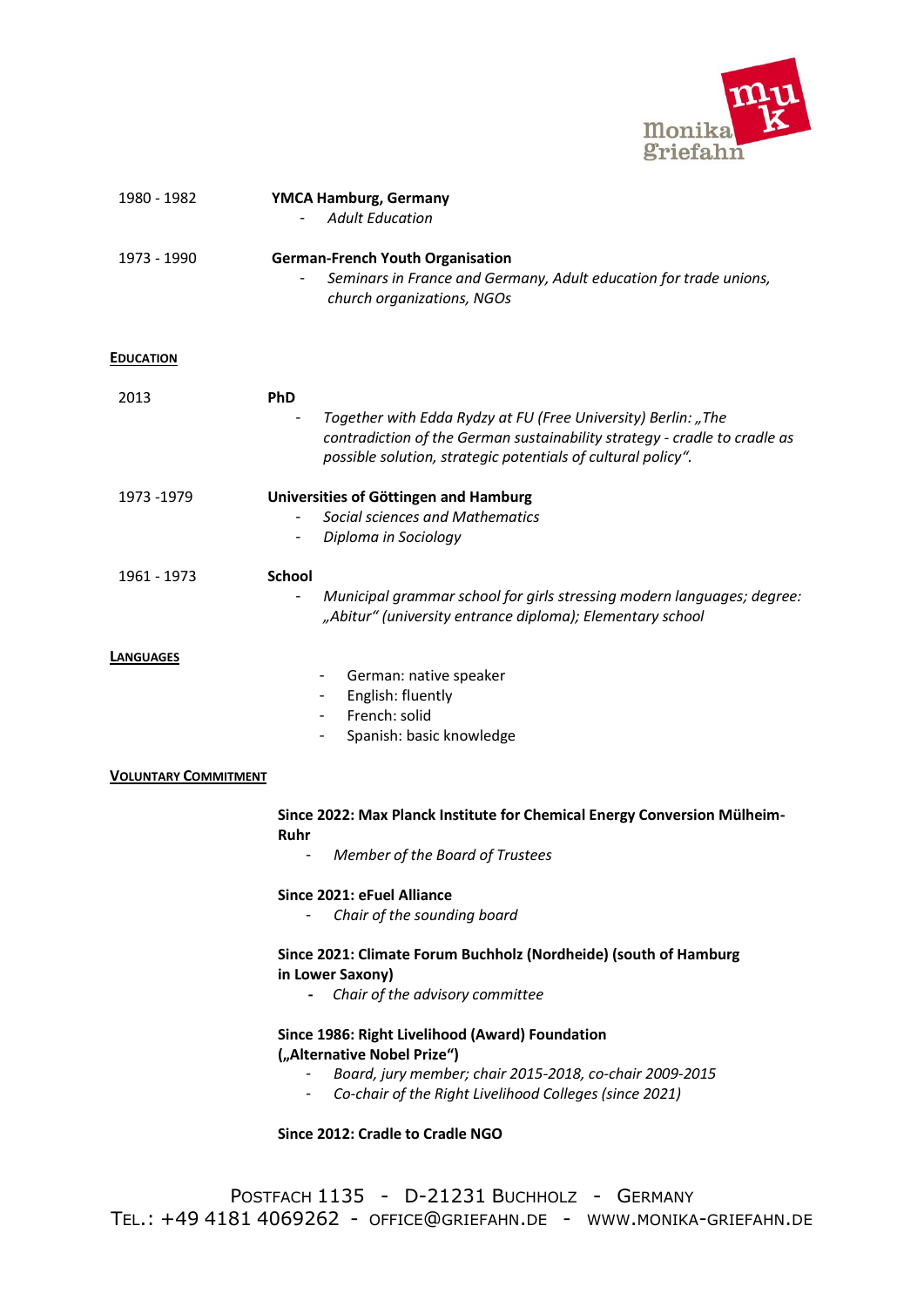

- *Founding member, chair 2012-2019*
- *Chair of the advisory board since 2020*

## **Since 2012: B.A.U.M. – Bundesdeutscher Arbeitskreis für umweltbewusstes Management (Association of environmental conscious entrepreneurs)**

- *Member of the advisory council, chair since 2018*
- *Member of the sustainability advisory council of B.A.U.M. Fair Future Fonds (Green Growth Futura) since 2018*

## **Since 1989: Hamburg Environmental Institute (HUI e.V.)**

- *Treasurer, co-founder* 

## **Since 2013: Welthungerhilfe (NGO against world poverty)**

- *Member of the advisory board*

## Since 2012: Foundation "Lebendige Stadt" ("Living city")

- *Member of the advisory board* 

#### **Since 2014: Foundation Giordano Bruno**

- *Member of the advisory board*

#### **World Forum for Ethics in Business**

- *Member of the advisory committees*

#### **European Environment Foundation**

- *Member of the board of trustees*

#### .-.-.-.-.-.-.-.-.-.-.-.-.-.-.-.-.-.-.-.-.-.-.-.-.-.-.-.-.-.-.-.-.-.-.-.-.-.-.-.-.-.-

#### **2017-2020: Chamber of commerce Hamburg**

*- Chair of environmental committee* 

#### **1996-2020: Nuclear free future award**

- *Longtime jury member*

#### **2000-2020: UNESCO**

- *Member of the German UNESCO-Commission* 

#### **2007-2016: Foundation Digitale Spielekultur (digital gaming culture)**

- *Founding member, chair of advisory council* 

#### 2008-2019: Festival of environmental films ("ökofilmtour")

- *Jury-chair*  -

#### **2008-2014: German Protestant church congress**

- *Member of the Executive Committee* 

## **1999-2014: Culture Forum of Social Democracy**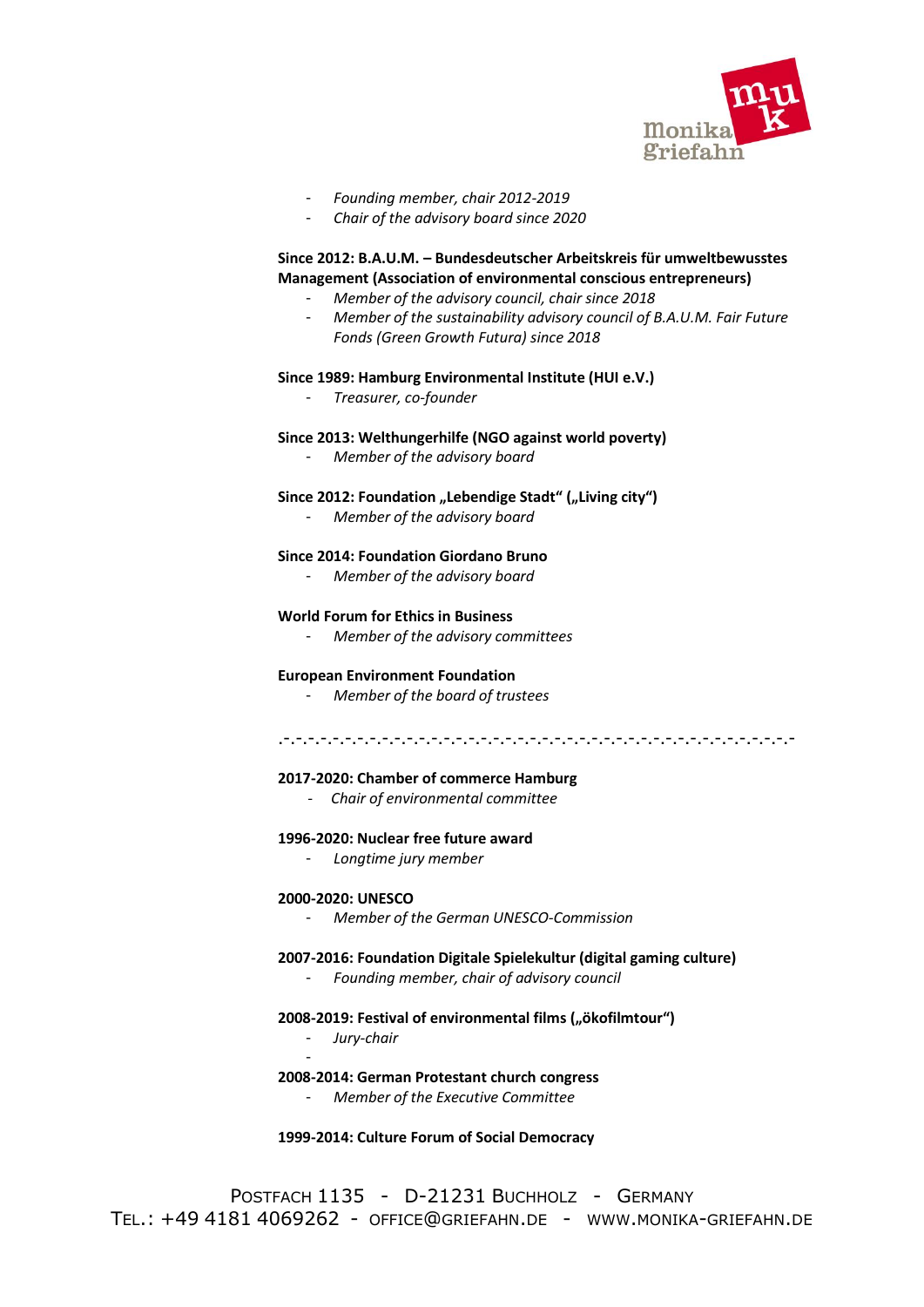

## - *Member of the Executive Committee (2001-2014)*

**HONORS**

|                                             | Federal Order of Merit (2018)<br>B.A.U.M. Environment Award, with Michael Ungerer (2014)<br>$\overline{\phantom{a}}$<br>Knight of the french Legion of Honors (2002)<br>-                               |
|---------------------------------------------|---------------------------------------------------------------------------------------------------------------------------------------------------------------------------------------------------------|
| <b>PUBLICATIONS (SELECTION)</b>             |                                                                                                                                                                                                         |
| <b>BOOKS</b>                                | Monika Griefahn/Edda Rydzy: "Natürlich wachsen. Erkundungen über<br>Mensch, Natur und Wachstum aus kulturpolitischem Anlass."<br>Springer, Berlin, 2013                                                 |
|                                             | Monika Griefahn: "Weil ich ein Lied hab. Die Politik einer Umweltministerin"<br>Piper, München, 1994                                                                                                    |
|                                             | Monika Griefahn: "Greenpeace. Wir kämpfen für eine Welt, in der wir leben<br>können"<br>Rowohlt, Hamburg, 1983                                                                                          |
| <b>ARTICLES AND SPEECHES</b><br>(SELECTION) | "Eine spannende Zeit" In: Zimmermann, Olaf (Hrsg.): Wachgeküsst - 20 Jahre<br>neue Kulturpolitik des Bundes 1998 - 2018, Deutscher Kulturrat, Oktober 2018                                              |
|                                             | "Kultur schafft Gesellschaft, Kultur prägt neues Denken" (gemeinsam mit<br>Petra Reinken) In: Hildebrandt, Alexandra, Landhäußer, Werner (Hrsg.): CSR<br>und Energiewirtschaft, Springer Gabler, 2015   |
|                                             | "Culture - including digital culture - as a catalyst for democratic citizenship<br>and civil competences required for a global future"<br>Speech at "Culture Watch Europe"-Convention, Helsinki, 2012   |
|                                             | "Soy production for a high carbon Economy?"<br>Speech at ProTerra Foundation, London 2012                                                                                                               |
|                                             | "Cradle to Cradle as drive for future production"<br>Lecture at the spring-academy "Crisis as chance" at Ulm University, 2012, and<br>at the procurement convention of the German "Studentenwerk", 2012 |
|                                             | ", Ecologization' of industrial societies"<br>Lecture at Evangelic Academy Bad Boll, 2011                                                                                                               |
|                                             | "Computerspiele als Kulturgut?"<br>In: S. Ganguin, B. Hoffmann (Hrsg.): Digitale Spielkultur. Kopaed Verlag,<br>München 2010                                                                            |
|                                             | "The Cultural Dimension of Environmentalism"                                                                                                                                                            |